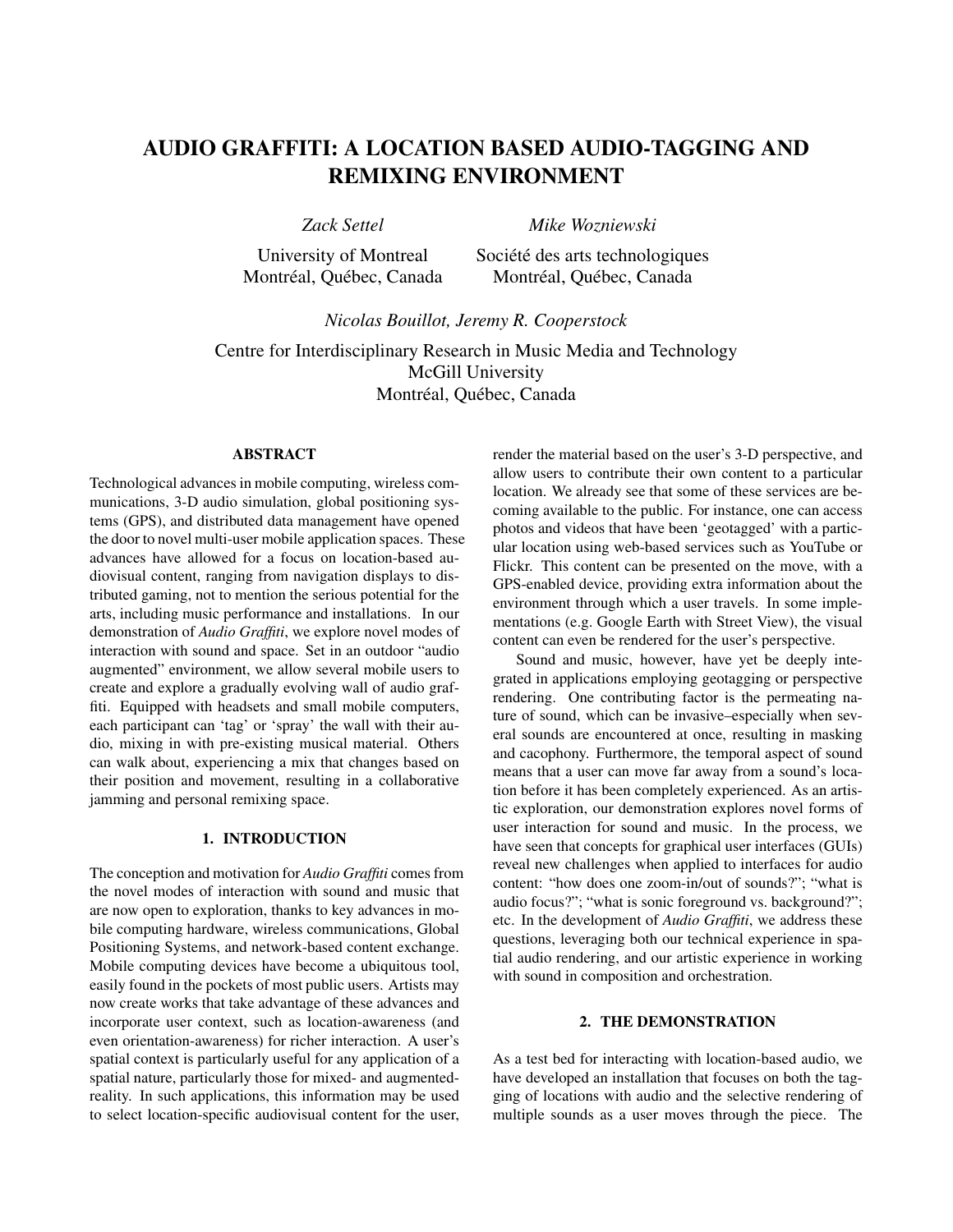installation's concept and nature of interaction is borrowed from street graffiti, where there is an element of collaborative multi-person authoring that can sometimes produce coherent and artistic organizations of material. *Audio Graffiti* takes place in an "augmented" space, since a virtual layer of audio is superimposed on a real physical wall. Headsetequipped participants may apply live sounds (such as their voice, or instrumental sounds), which gradually erode or fade over time. In addition, the installation's wall is endowed with a set of rhythmically and harmonically related sounds, that provide a base on which users can add their own content. The blend of existing and new sound forms a collaborative, ever-evolving, semi-structured musical texture.

An audio "tag" is created when a stationary user applies sound to the wall. However a moving user can also "spray" sound, so that a temporal stream of audio with a particular physical length, like a piece of audio recording tape, can be captured and fixed to the wall as a "sound contour". The result can then be heard by anyone traveling along the sound's length, effectively scrubbing a playhead along a localized audio buffer. These two methods of sound capture and localization allow for the gradual creation of spatiotemporal music, which can be experienced by a mobile audience using GPS (or other position tracking) and headsets.

### 3. RELATED WORK

In the most common form, location-based audio is often found as a component of audio tours or sound walks, where users are provided with a device that plays sound files at certain geographical locations. A notable example of this technology is HP Labs' *Mediascape*[1](#page-1-0) authoring environment, which allows artists to organize media content on a map and configure hotspots that trigger playback. However, Mediascape does not allow users to record sound and tag it with a location, nor does it support multi-user applications.

Geotagging functionality also exists in many web-based sound archiving projects. For example, ambisonia.com and freesound.org both maintain databases of sound recordings, many of which are tagged with locations. However, these systems use manual methods to specify the location information. We instead focus on applications where individuals are actually present at the location, have the ability to hear audio samples left in their proximity, as well as the ability to contribute their own content.

In terms of presenting audio in situ, projects such as *[murmur]*<sup>[2](#page-1-1)</sup> have allowed users to dial a number to hear a message, while other projects, such as *tejp* [3](#page-1-2) , have used physical boxes with embedded recording circuitry. Efforts such as the *Hear&There* project [\[2\]](#page-3-0) have instead used GPS devices to mark the locations of audio recordings, and even provide spatialized rendering of prior recordings during navigation. Likewise, other projects [\[3\]](#page-3-1) have capitalized on location-based services of 3G cellular networks to provide coarse locations of users' mobile devices.

One of the more similar projects is the Sonic Graffiti project [\[1\]](#page-3-2), that allowed users to associate audio recordings with graffiti found around the city. They employed an interface in the form of a spray can for composing a tag at a specific location. Unlike their work, we attempt to create one continuous composition environment (in the form of a large graffiti wall), where several tags can be experienced at one location, forming a coherent musical context. Another project, called *Audio Space* [\[4\]](#page-3-3) allowed users to leave looping audio messages for others to hear. This addition of microphone-based capture is similar to our work, where voice samples are recorded and discovered by moving around the space. However, our proposal offers musical engagement, where even live instrumental sounds can be incorporated. Also, our implementation of "audio contours" provides a spatial interface for playback rather than just the rendering of point sources in one's proximity.

## 4. APPLICATION AND IMPLEMENTATION

Interaction with the application occurs along a large wall, either indoors or outdoors. Artistic considerations notwithstanding, we chose to constrain the extent of the installation to a single wall primarily to ensure that audio sources are confined to a vertical plane. This simplifies the act of selective listening via navigation, requiring only left/right and closer/further movements with respect to the sources. In turn, this obviates the need for orientation sensing, since we may assume, given the application's "graffiti narrative", that users will generally be facing the wall.

## <span id="page-1-3"></span>4.1. Audio Interaction Interface

Rather than providing an empty canvas for users to graffiti upon, we seed the wall with several rhythmically and harmonically synchronized sound loops. These sounds are sparse and attenuated; they function as landmarks, offering users background support when temporal (rhythmic) or harmonic interaction is desired. Specifically, these sounds function as a *musical context*, and serve to delineate the wall musically. This context does not fade out over time but remains as a permanent structural feature. We intend to provide several pre-composed contexts that can be activated for different musical sessions.

We propose two modes for applying user-contributed sound to the wall. These offer different methods of interaction to deal with the nature of the content (i.e., tonal, rhythmic, or non-musical), and user movement in space.

Tag Mode: Stationary users are able to record and locate an audio sample or tag, at their current position along

<span id="page-1-0"></span><sup>1</sup>www.mscapers.com

<span id="page-1-1"></span><sup>2</sup>www.murmurtoronto.ca

<span id="page-1-2"></span><sup>3</sup>www.tii.se/reform/projects/pps/tejp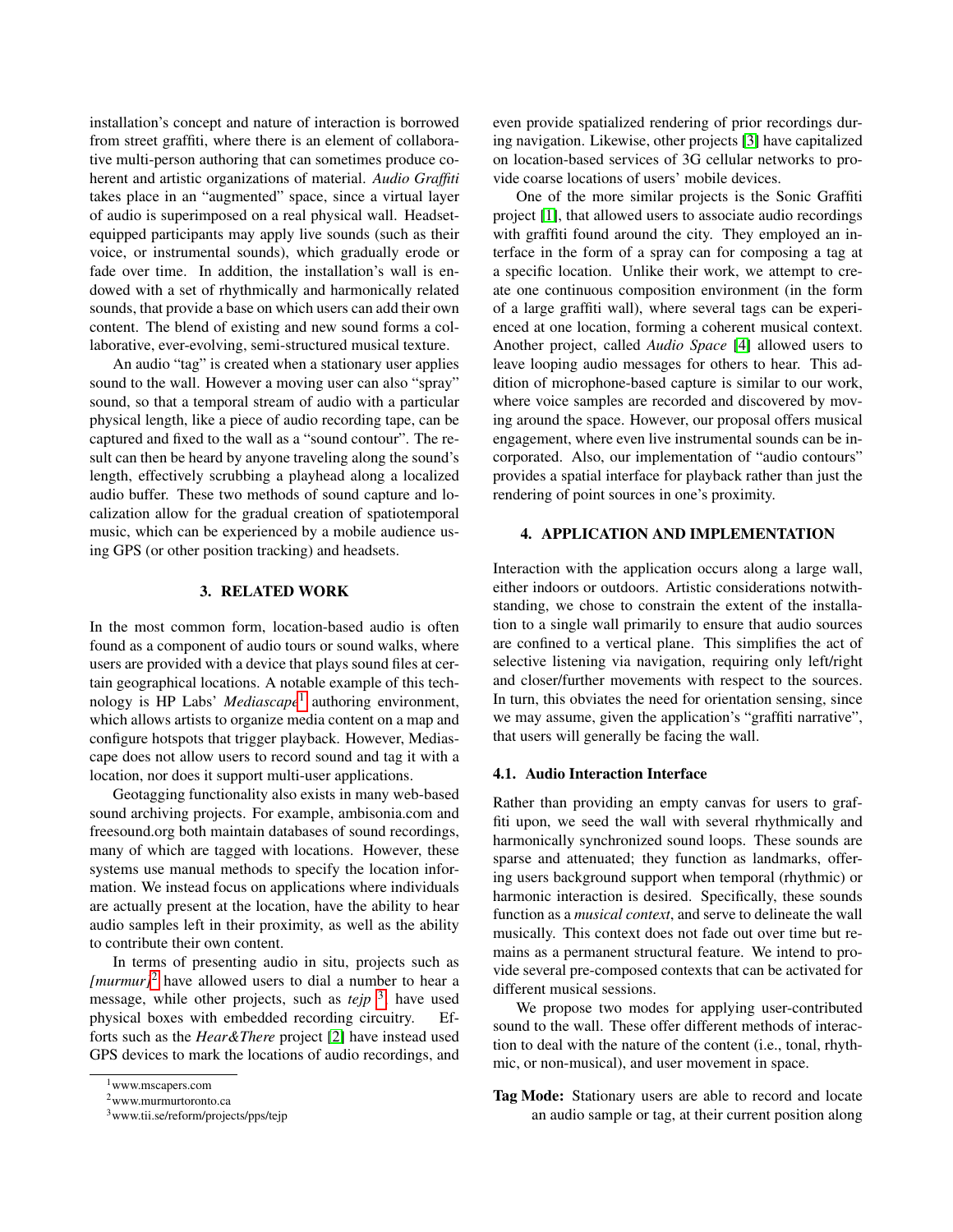the wall. Once captured, the sample is looped continuously, gradually decaying over time. Since the sound is looped in a potentially rhythmic context, it is essential that the duration of the sample agree with the tempo of the predefined musical context. Specifically, the duration must be set to a whole number ratio of the metronomic period of the material, and all samples must play in rhythmic phase. Thus, looped playback of user recordings can only be triggered at the instant when downbeats occur in the musical context.

Spray Mode: Users in motion can apply sound to a region of the wall, corresponding to their displacements during sound capture. The resulting sound description consists of a sample stream and a physical contour related to the motion, much like sticking a piece of audio tape to the wall . Users moving in front of an existing sound contour automatically cause playback of that sound, since their movement is used to drive (scrub) the read index of the sound contour's sample buffer.[4](#page-2-0) The sounds captured in Spray Mode, unlike Tag Mode, are not automatically synchronized to the musical context. Thus, this mode may be more appropriate for material that is independent of rhythm.

In both modes, we provide simple recording controls. In spray mode, audio is applied to the wall while a button is depressed–just like spray paint. However, in tag mode, recording must be synchronized with the phase of all other sounds loops already in the installation. Thus, users press a button to initiate a pickup signal<sup>[5](#page-2-1)</sup> that counts down, beat by beat, to the appropriate moment at which the recording starts, synchronized by a master timing clock. The recording stops automatically after a predefined time period, and looped playback is triggered. Users must be attentive to the particular location on the wall at which they project their audio tags, since proximity to other tags can affect the musical interpretation of the piece, leading to newly perceived syncopations and rhythms.

All user-contributed sounds fade out over time, allowing the audio graffiti to be replaced gradually by new participants. The duration of the fade can be adjusted globally for each session, depending on the number of users and the amount of tagging taking place. This way, the number of simultaneous sounds in the installation is always controlled.

#### 4.2. Listening/Playback

Audio Graffiti is listened to in a location-dependent manner, much the same way as it was recorded. Any audio tags in the vicinity of the user are heard simultaneously. Obviously, this could result in cacophony, which can be averted with proper organization. As described above in Section [4.1,](#page-1-3) all audio tags are recorded in a manner that ensures they synchronize rhythmically with other tags in their proximity. This allows many samples to be collocated coherently. To further improve a user's ability to differentiate between clustered audio sources, and to discern a potential musical texture, we employ the use of dynamic spatial audio rendering through an "audio zoom" technique. Imagining that each listener receives sound through an audio capture cone, proximity to the wall determines the area of intersection of this cone with the wall, and in turn, the number of audio tags that are heard. The playback intensity is smoothly attenuated toward the edges of the cone to prevent abrupt changes of gain as the cone moves across tags. However, the gain remains constant as the user moves away from the wall. Although this results in a somewhat unnatural spatial rendering, we suggest that this provides a useful mechanism for mixing without affecting sound level.

Audio contours on the other hand, use motion for playback, so we attenuate the signal when the users are stationary and let the sound play only when a minimum threshold speed has been reached. This invites participants to move about the space in order to discover contributed audio, and also provides information about the author's motion. For instance, walking in the opposite direction of the original recording will result in reversed playback.

Together, these features encourage users to engage in "active listening", where particular motions result in a unique mixture of audio. Recordings of these user experiences will no doubt exhibit great variation for the same sonic material. Thus, user motion acts as a sort of remixing tool and different approaches will be seen from each participant. Some will take a more global approach, listening to many sounds from far away, while others will choose specific areas on which to focus.

#### 5. TECHNOLOGICAL CONSIDERATIONS

From our previous experiences with location-based audio [\[5\]](#page-3-4), we have discovered that GPS accuracy is a significant problem for augmented environments where users move slowly. Consumer-grade devices provide readings with errors in the range of 1-20m. Furthermore, the heading information that is inferred from a user's motion trajectory requires the averaging of several measurements over relatively large distances, and can thus exhibit significant inaccuracies for pedestrian applications. For the purpose of this installation, we offer high-resolution GPS receivers, hoping that this technology will eventually end up in consumer-grade hardware.

To support multiple simultaneous users, we use the Au-dioscape engine<sup>[6](#page-2-2)</sup> to maintain a 3-D audio model of the in-

<span id="page-2-0"></span><sup>4</sup>The use of an FFT-based phase vocoder allows the pitch of recording to remain constant, independent of playback speed.

<span id="page-2-1"></span><sup>5</sup>Several pickup beats are played through the user's headset, similar to the way that a drummer counts out a tempo to the rest of his band.

<span id="page-2-2"></span><sup>6</sup>www.audioscape.org